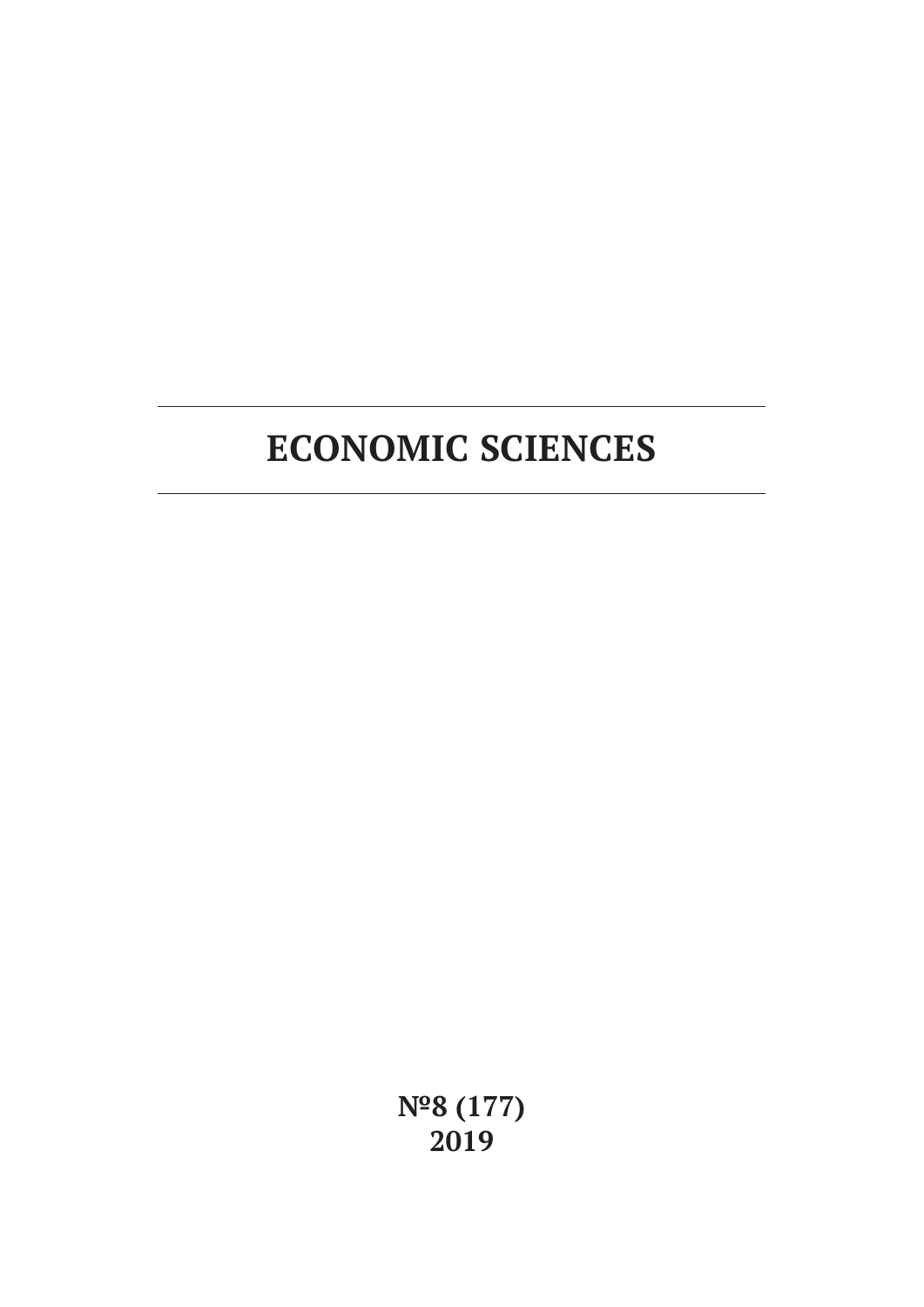#### **Editorial Council**

**V.V. Artiakov** — Doctor of Economics, Member of Russian Academy of Engineering

**R.S. Grinberg** — Doctor of Economics, Professor, Institute of Economy of Russian Academy of Sciences,

**A.G. Griaznova** — Doctor of Economics, Professor, President of Financial University under the Government of the Russian Federation

**A.G. Zeldner** — Doctor of Economics, Professor, Institute of Economy of Russian Academy of Sciences

**V.V. Ivanter** — Doctor of Economics, Professor, Director of Institute of Economic Forecasting of Russian Academy of Sciences

**N.G. Kuznetsov** — Doctor of Economics, Professor, Rostov State University of Economics

**V.N. Ovchinnikov** — Doctor of Economics, Professor, Southern Federal University

**A.L. Porokhovski** — Doctor of Economics, Professor, Moscow State University named after M.V. Lomonosov

**S.N. Silvestrov** — Doctor of Economics, Professor, Financial University under the Government of the Russian Federation

**A.N. Shokhin** — Doctor of Economics, Professor

**M.A. Eskindarov** — Doctor of Economics, Professor, Rector of Financial University under the Government of the Russian Federation

The journal is included in the list of the Higher Accreditation Committee of The Ministry of Education and Science of Russia of the leading scientific journals and publications issued in the Russian Federation, where the main scientific results of the scientific theses for the degrees of Doctor and Candidate of Science can be found

Founder: LLC "Economic Sciences" Address: 125057, Moscow, Chapaevskii per., 3-775 E-mail: info@ecsn.ru WWW: http://ecsn.ru

The Certificate of registration of mass media: ПИ № ФС77–21147 from 28.06.2005

Subscription index 20387 (Agency "Rospechat")

ISSN 2072–0858

Issue date 31.08.2019 Format 60х84/8 Printed signatures 18.14 500 copies Printed by "24 Print" Ltd

#### **Editorial Board**

**V.A. Meshcherov** — Doctor of Economics, Professor, Chief Editor of the Journal «Economic Sciences»

**F.F. Sterlikov** — Doctor of Economics, Professor, Moscow State University of Technologies and Management named after K.G. Razumovskiy

**A.G. Zeldner** — Doctor of Economics, Professor, Institute of Economy of Russian Academy of Sciences

**E.V. Zarova** — Doctor of Economics, Professor, Plekhanov Russian University of Economics

**A.E. Karlik** — Doctor of Economics, Professor, St.-Petersburg State University of Economy and Finance

**N.G. Kuznetsov** — Doctor of Economics, Professor, Rostov State University of Economics

**V.N. Ovchinnikov** — Doctor of Economics, Professor, Southern Federal University

**S.N. Silvestrov** — Doctor of Economics, Professor, Financial University under the Government of the Russian Federation

**K.N. Korischenko** — Doctor of Economics, Professor, Russian Presidential Academy of National Economy and Public Administration

**A.A. Bakulina** — Doctor of Economics, Professor, Financial University under the Government of the Russian Federation

**V.A. Savinova** — Doctor of Economics, Professor, Samara State University of Economics

**E.N. Valiyeva** — Doctor of Economics, Professor, Samara State University of Economics

**G.D. Fainshtein** — PhD in Economics, Tallinn University of Technology

**V.A. Piskunov** — Doctor of Economics, Professor, Samara State University of Economics

**A.M. Petrov** — Doctor of Economics, Professor, Financial University under the Government of the Russian Federation

**P.V. Pavlov** — Doctor of Economics, Associate Professor, Southern Federal University

**O.A. Khokhlova** — Doctor of Economics, Professor, East-Siberian University of Technology and Management

#### **Chief Editor:**

**V.A. Meshcherov** — Doctor of Economics, Professor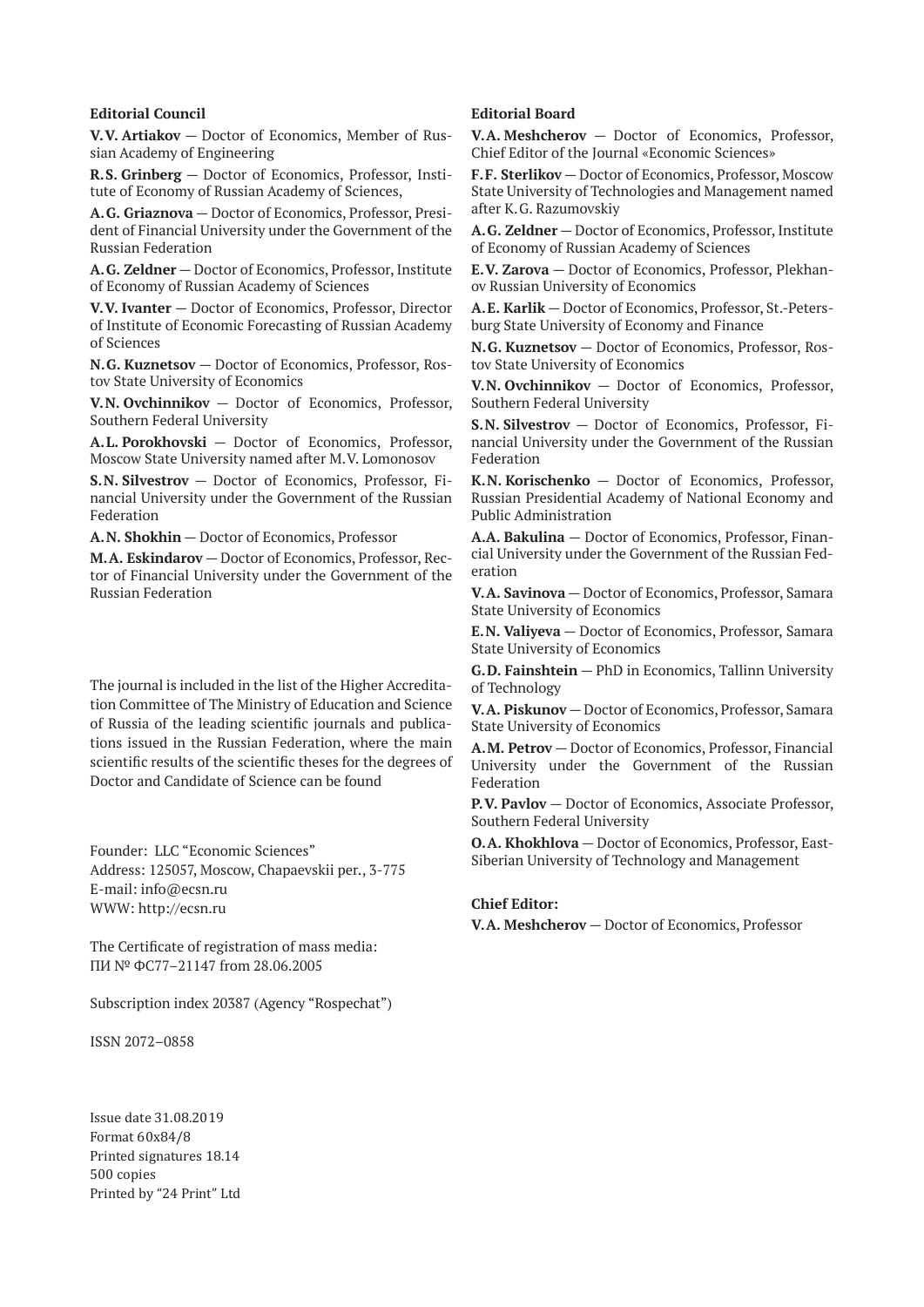# **CONTENTS**

# **ECONOMIC THEORY**

| Bu Tong, Platonova E.D. Theoretical and Methodological Studies of Regional Integration                                                                                        |  |
|-------------------------------------------------------------------------------------------------------------------------------------------------------------------------------|--|
| Zhang Yifei Specificity of macroeconomic processes in developing countries in the conditions                                                                                  |  |
| Taran E.A. To the question of modification of structural shifts during the development                                                                                        |  |
| ECONOMICS AND MANAGEMENT OF NATIONAL ECONOMY                                                                                                                                  |  |
| Bezdenezhnykh V.M., Alizada D.F. Features of risk management in a complex multi-level                                                                                         |  |
| Bezdenezhnykh V.M., Indarbayev A.A. Classification approach to investment risks                                                                                               |  |
| Meliksetyan S.N., Otrishko M.O. Features of the implementation of the state programs                                                                                          |  |
| Myasoedov S.A. Transformation of instruments for sustainable development of the uranium                                                                                       |  |
|                                                                                                                                                                               |  |
| Zabelin B.F., Konnikov E.A., Nikishin V.M., Khatanzeysky K.K. Methodology of formation                                                                                        |  |
| Konnikov E.A., Konnikova O.A., Zavrichko O.I., Zabelin B.F. The development of Russian                                                                                        |  |
| Lysenko J.V., Yakushev A.A., Lysenko M.V., Belokonov Y.V. Methodical approaches                                                                                               |  |
| Savinova V.A., Borlakova T.E. Mortgage lending of commercial real estate by banks                                                                                             |  |
| Sklyarov A.V., Tishchenko E.N., Yefimova E.V., Zhilina E.V. Assessment of efficiency<br>of actions of information security on the protected economic systems with application |  |
| Sosunova L.A., Serebryakov M.O. Features of strategic marketing in the service sector  152                                                                                    |  |
| FINANCE, MONEY CIRCULATION AND CREDIT                                                                                                                                         |  |
|                                                                                                                                                                               |  |
| <b>BOOK KEEPING, STATISTICS</b>                                                                                                                                               |  |
| Basova M.M. The use of hypertext technology in the analysis of compliance of organization                                                                                     |  |
| <b>WORLD ECONOMY</b>                                                                                                                                                          |  |
| Mikhailov M.V. Intellectual Property Market of Russia in the Context of International                                                                                         |  |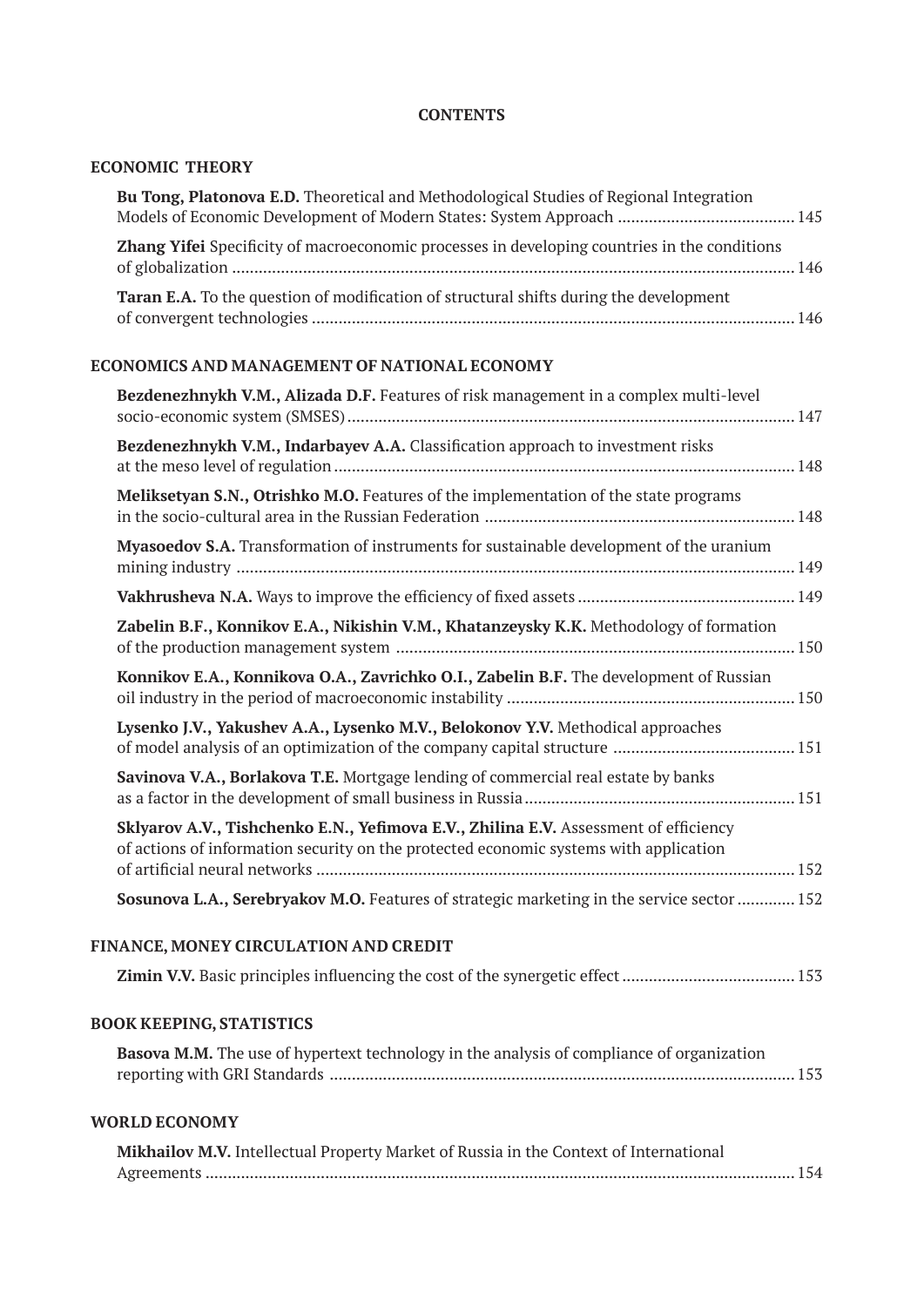| Mikhailov M.V., Zubenko V.V. International intellectual property market role                       |  |
|----------------------------------------------------------------------------------------------------|--|
| <b>Tevanyan A.M.</b> Changes in the structure of retail market of the fifth avenue, New York city, |  |
| Gilkova O.N. The development of the world military-economic relations system                       |  |
|                                                                                                    |  |
|                                                                                                    |  |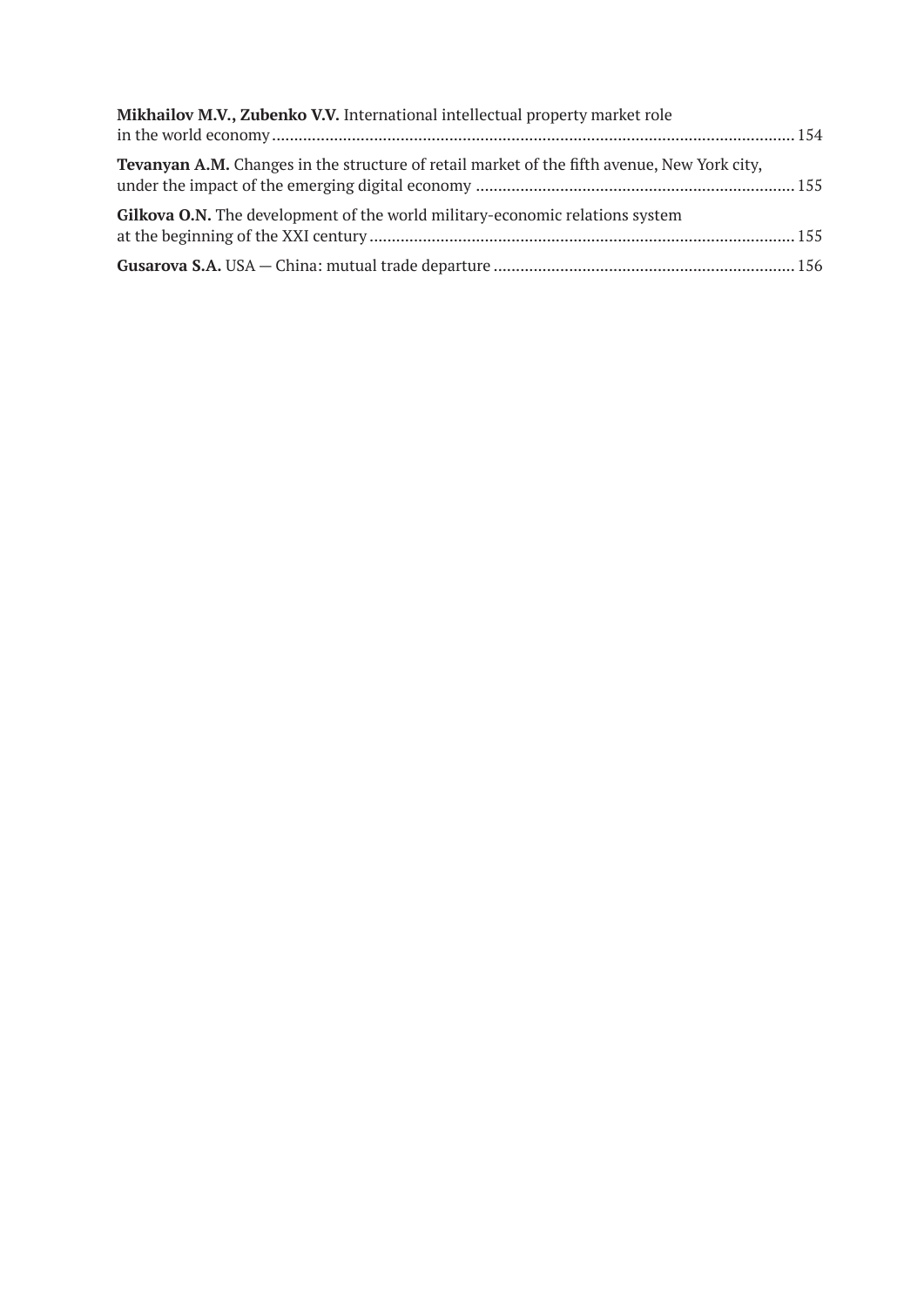### **ECONOMIC THEORY**

# **THEORETICAL AND METHODOLOGICAL STUDIES OF REGIONAL INTEGRATION MODELS OF ECONOMIC DEVELOPMENT OF MODERN STATES: SYSTEM APPROACH**

#### ©© 2019 **Bu Tong**

Trainee, Department of Economic Theory and Management Moscow Pedagogical State University, Russia, Moscow E‑mail: Chairt.etm@bk.ru

©© 2019 **Platonova Elena Dmitrievna**

Doctor of Economics, Professor, Head of Department of Economic Theory and Management Moscow Pedagogical State University, Russia, Moscow E‑mail: etm@mpgu.edu

The authors point out the relevance of developing a modern theoretical concept for the creation and development of regional integration economic associations of countries with emerging markets. The article discusses the need to resort to a system approach as a methodological tool for analyzing the historical experience of Council for Mutual Economic Assistance (CMEA) and the methodological position of institutional economists.

*Keywords: regional integration associations, countries with emerging markets, international economic integration, socialist economic integration, systematic approach, institutionalism*

- 1. *Abalkin L.I.* Sushchnost', struktura i aktual'nye problemy sovershenstvovaniya khozyaystvennogo mekhanizma// Ekonomicheskie nauki, 1978, № 8, pp.33–44.
- 2. *Belov A.V.* Mezhdunarodnaya planomernost' i metody ee realizatsii (na opyte sotrudnichestva stran-chlenov SEV). Avtoref. …kand.ekon. nauk.Lenngrad, 1984. 24 p.
- 3. *Gushchyan A.F.*  Osnovnye kontseptsii mezhdunarodnoy ekonomicheskoy integratsii // Ekonomicheskie nauki, 2009, № 6 (55).pp.370–372.
- 4. *Dolgikh E.L.* Institutsional'nyy podkhod k issledovaniyu fenomena strategicheskoy integratsii // Izvestiya Tul'skogo gosudarstvennogo universiteta. Ekonomicheskie i yuridicheskie nauki.2015, № 1–4.pp.249–258
- 5. *Igumnov O.A.*  Mezhdunarodnaya ekonomicheskaya integratsiya: teoreticheskie aspekty / Prostranstvennaya ekonomika: problemy regional'nykh ekonomicheskikh ob»edineniy: Materialy XIII Mezhdunarodnoy nauchnoy konferentsii. M.: MPGU, 2015. pp.27–50
- 6. *Lenin V.I.* Tezisy ko P Kongressu Kommunisticheskogo Internatsionala / *Lenin V.I.* Poln.sobr.soch. Izd.5-e.T.41. M.: Politizdat, 1981. 696 p.
- 7. *Marks K., Engel's F*. Manifest Kommunisticheskoy partii/ Marks K., Engel's F. Soch.2-e izd., t.4. 616 p.
- 8. O poryadke sozdaniya na territorii CCCH i deyatel'nosti sovmestnykh predpriyatiy, mezhdunarodnykh ob»edineniy i organizatsiy CCCH i drugikh stran — chlenov SEV. Postanovlenie Soveta ministrov SSSR ot ot 13 yanvarya 1987 g. N48.URL: https://docs.cntd.ru/document/9026949
- 9. *Platonova E.D.,* Bu Tun. Razvitie integratsionnykh ob»edineniy stran s razvivayushchimisya rynkami kak zakonomernost' mirovoy ekonomiki: issledovatel'skie podkhody // Prostranstvennaya ekonomika: problemy regional'nykh ekonomicheskikh ob»edineniy: Materialy XV Mezhdunarodnoy nauchnoy konferentsii. 23 iyunya 2017 g. Moskva, Rossiya. M: Pero, 2018.pp.70–73
- 10. *Platonova E.D.* Ekonomicheskoe issledovanie: voprosy metodologii. Monografiya.M.: APKiPPRO, 2016. 135 s.
- 11. *Platonova E.D., Platonov A. Yu., Yagodkina I.A., Emel'yanov A.A.* O metodologicheskom resurse sistemnogo issledovaniya ekonomiki // Internet-zhurnal «Naukovedenie». 2012.№ 4 (13).URL: http://naukovedenie.ru/ PDF/129evn412.pdf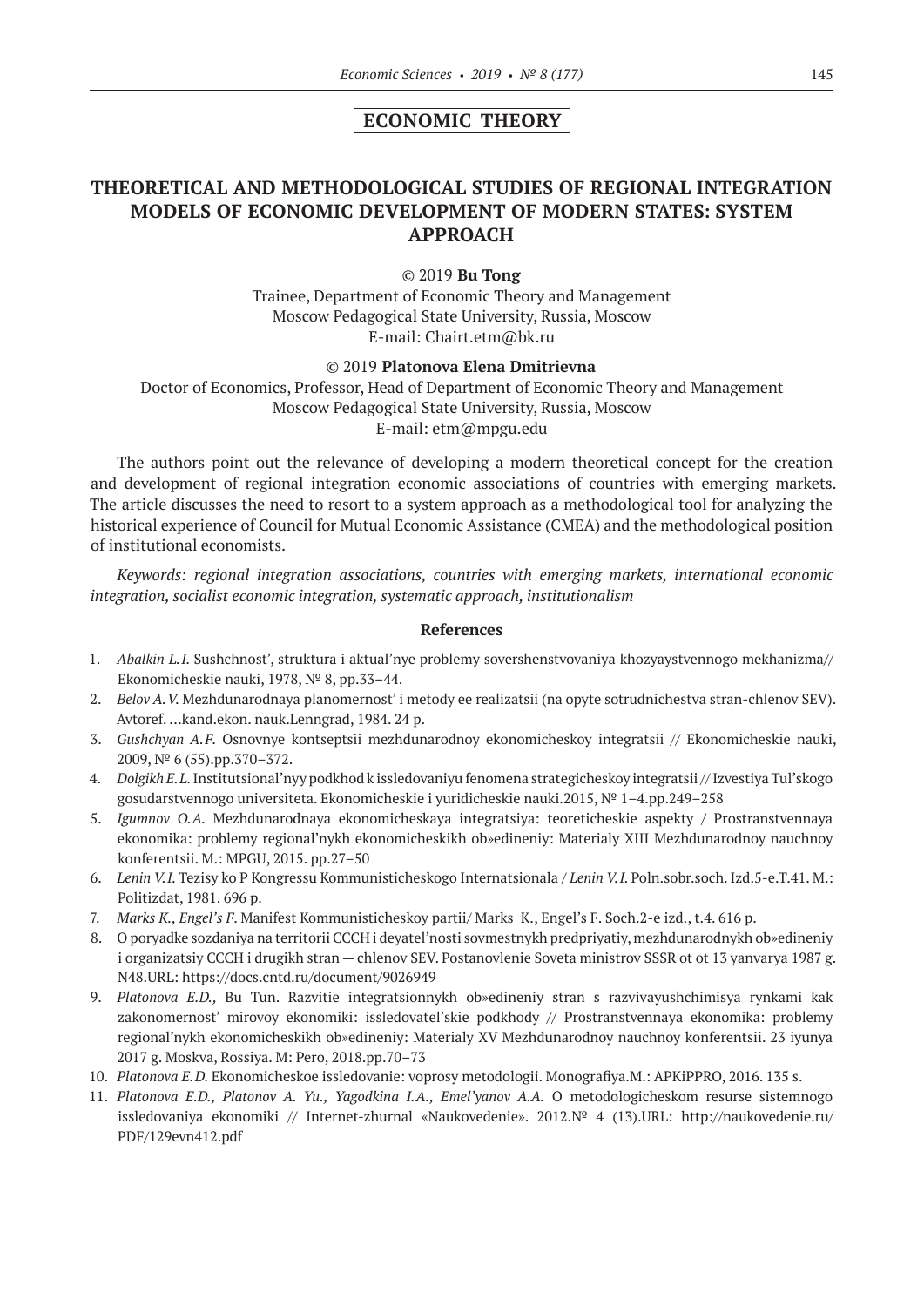- 12. Vliyanie smeny metametodologicheskikh kontseptsiy na evolyutsiyu ekonomicheskoy teorii// Internet-zhurnal Naukovedenie. 2013. № 1 (14). URL: http://naukovedenie.ru/PDF/16evn113.pdfsvobodnyy.— Zagl. s ekrana.— Yaz. rus., angl.
- 13. Ustav Soveta ekonomicheskoy vzaimopomoshchi (Sofiya, 14 dekabrya 1959 goda). URL: www.zaki.ru/pagesnew. php?id=1401&page=1
- 14. *Khua Min.* Ekonomicheskaya globalizatsiya i otkrytost' Kitaya vneshnemu miru // Academic Monthly, Jul., 2007, Vol. 39, № . 7 (200433), p. 63

# **SPECIFICITY OF MACROECONOMIC PROCESSES IN DEVELOPING COUNTRIES IN THE CONDITIONS OF GLOBALIZATION**

©© 2019 **Zhang Yifei**

Postgraduate Student, Department of Economic Theory and Management Moscow Pedagogical State University, Moscow, Russia E‑mail: zd100606@yandex.ru

This article assesses the macroeconomic processes in the countries of the world in the modern conditions of globalization of world economic relations. The general indicators, characteristic economic and long-term development prospects of countries are analyzed. All advanced economies.

*Keywords: global economy, developing countries, countries with a developed economy, export, import, industrial production*

# **TO THE QUESTION OF MODIFICATION OF STRUCTURAL SHIFTS DURING THE DEVELOPMENT OF CONVERGENT TECHNOLOGIES**

©© 2019 **Taran Ekaterina Aleksandrovna**

Senior Lecturer, School of Engineering Entrepreneurship National Research Tomsk Polytechnic University, Tomsk, Russia E‑mail: ektaran@tpu.ru

The article discusses the impact of the expansion of convergent technologies on the development of the reproductive system. These convergent technologies modify structural shifts in the economy. Global cconverged technology network clusters are defined. New content structural shifts is revealed and characterized.

*Keywords: structural shift, convergent technologies, network clusters, technological convergence, relocation of productive force*

- 1. *Beloglazova S.A.* Razvitie nanotekhnologicheskih klasterov kak elementov infrastruktury nanoindustrii: Evropejskij opyt // Vestnik VolGU. Seriya 3: Ekonomika. Ekologiya. 2015. № 1. S. 22–29.
- 2. Blokchejn (mirovoj rynok). Informacionnyj portal «Gosudarstvo. Biznes. IT». URL: http://www.tadviser.ru/index. php/Stat'ya: Blokchejn\_%28mirovoj\_rynok%29 (data obrashcheniya: 26.06.2019).
- 3. *Vetlugi K.* Chto takoe NBIK? // V mire nano. 2010. № 3. S. 11–12.
- 4. *Gasanov M.A., Gasanov E.A.* Strukturnaya konvergenciya v ekonomike Rossii i ee ogranicheniya // Vestnik Tomskogo gosudarstvennogo universiteta. Ekonomika. 2014. № 1 (25). S. 5–16.
- 5. *Dubinina M.G.* Vliyanie informacionnyh tekhnologij na dinamiku zanyatosti v Rossii i za rubezhom // Nauka. Innovacii. Obrazovanie. 2017. № 2 (24). S. 37–46.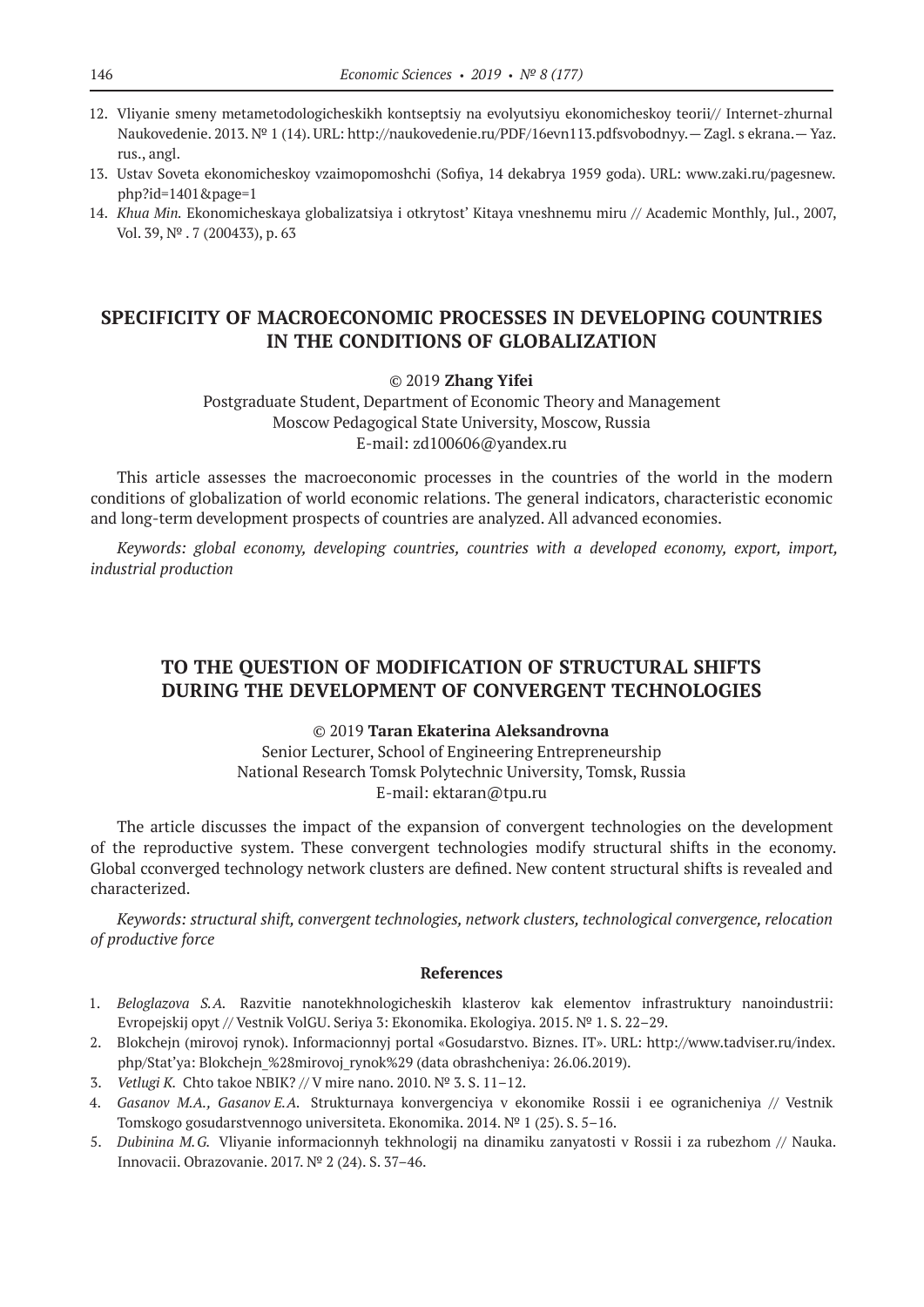- 6. *Elhina I.A.* Monitoring strukturnyh sdvigov v ekonomike regionov Rossii v usloviyah razvitiya konvergentnyh tekhnologij: Avtoref. dis. … kand. ekonom. nauk.— Volgograd: VolGU, 2017. 26 s.
- 7. Kak investirovat' v samye proryvnye tekhnologii po versii MIT. Informacionno-analiticheskoe agentstvo «RBK». URL: https://www.rbc.ru/money/15/03/2017/58c949269a7947dabf976811 (data obrashcheniya: 26.06.2019).
- 8. *Kastel's M*. Informacionnaya epoha. Ekonomika, obshchestvo i kul'tura. M.: Blackwell, 2000. 608 s.
- 9. *Lillevyali G.* Kuda vlozhit'sya zavtra. Pyat' investicionnyh idej global'nogo rynka // Forbs. 10.11.2017. URL: http:// www.forbes.ru/finansy-i-investicii/352651-kuda-vlozhitsya-zavtra-pyat-investicionnyh-idey-globalnogo-rynka (data obrashcheniya: 26.06.2019).
- 10. Nastala era kognitivnyh tekhnologij. Internet-portal kompanii IBM. URL: https://www.ibm.com/cognitive/ru-ru/ (data obrashcheniya: 26.06.2019).
- 11. Nacional'noe informacionnoe agentstvo «Vesti». Ob»em mirovogo rynka biotekhnologij prevysil \$1 trln. 16.06.2015. URL: https://www.vestifinance.ru/articles/58758 (data obrashcheniya: 26.06.2019).
- 12. Obzor rynka biotekhnologij v Rossii i ocenka perspektiv ego razvitiya. M.: Frost & Sullivan, 2014. S. 7–9.
- 13. *Roco M.C., Bainbridge W.S.* Converging technologies for improving human performance: nanotechnology, biotechnology, information technology and cognitive science. New York: Kluwer Academic Publishers, 2003. pp. 9.

### **ECONOMICS AND MANAGEMENT OF NATIONAL ECONOMY**

# **FEATURES OF RISK MANAGEMENT IN A COMPLEX MULTI-LEVEL SOCIO-ECONOMIC SYSTEM (SMSES)**

#### ©© 2019 **Bezdenezhnykh Vyacheslav Mikhaylovich**

Doctor of Economics, Professor of the Department of Risk Analysis and Economic Security Financial University under the Government of the Russian Federation, Moscow, Russia E-mail: savrula@gmail.com

#### ©© 2019 **Alizada Dzhamshid Fizuli**

Graduate student

Financial University under the Government of the Russian Federation, Moscow, Russia E-mail: alizadedzhamshid@gmail.com

Technological and structural transformations taking place in Russia and the world in economic structures have actualized the problem of ensuring economic security and efficiency of implementation of large-scale projects and state programs, both in practical and theoretical terms. The system of management of the implementation of state programs has a complex multi-level structure, in which many organizations participate with different functions of management and execution. The article examines the main ontological characteristics and features of the complex network formations as objects of state regulation from the point of view of formation of threats and security risks the operation and key features of the development of a national model of system management based on risk.

*Keywords: The system of management of the implementation of state programs, ensuring economic security, factors of formation of threats and security risks, a complex multi-level socio-economic systems (CMSES).*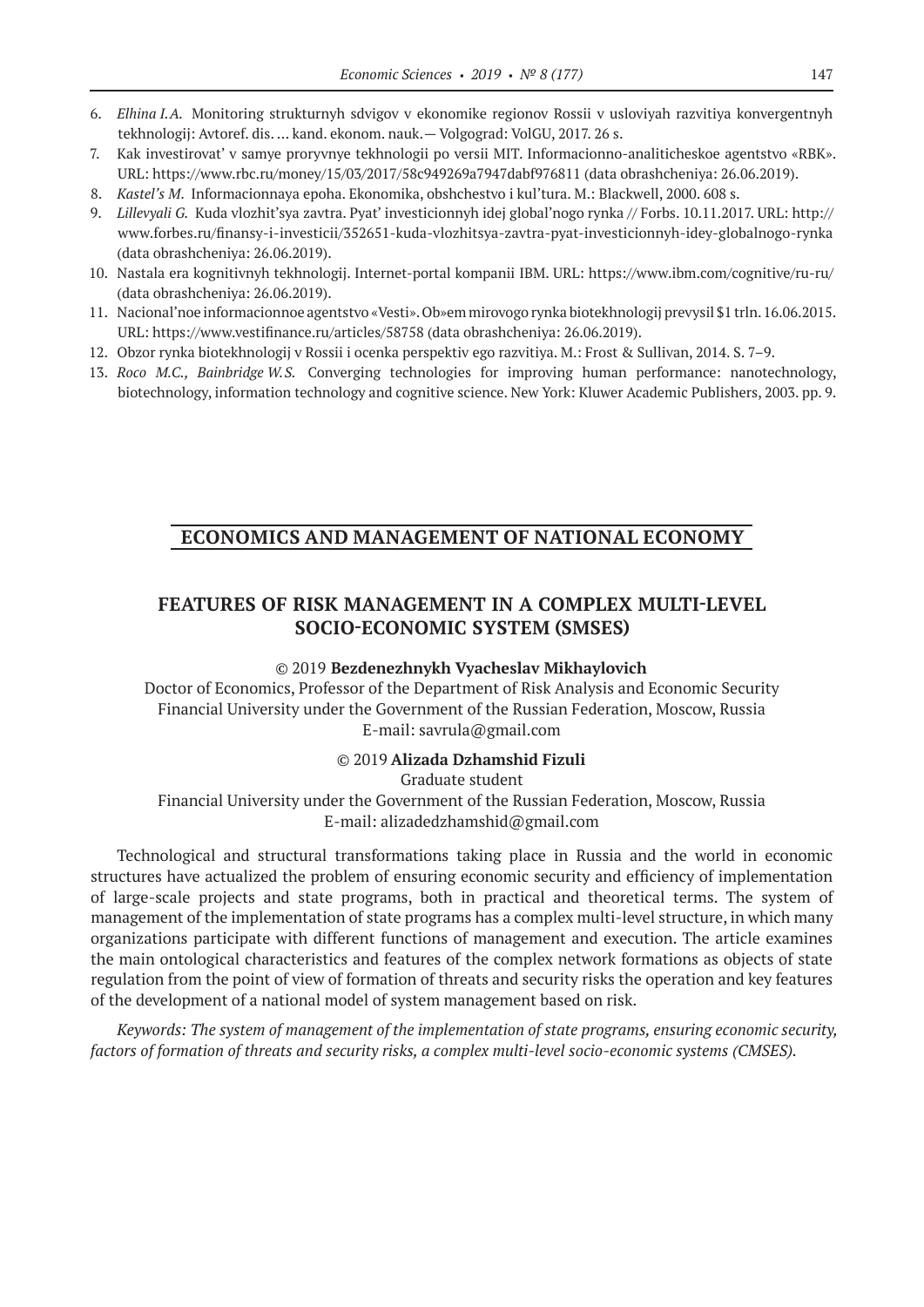### **CLASSIFICATION APPROACH TO INVESTMENT RISKS AT THE MESO LEVEL OF REGULATION**

#### ©© 2019 **Bezdenezhnykh Vyacheslav Mikhaylovich**

Doctor of Economics, Professor of the Department of Risk Analysis and Economic Security Financial University under the Government of the Russian Federation, Moscow, Russia E-mail: savrula@gmail.com

### ©© 2019 **Indarbayev Askhab Aliavich**

Graduate student Financial University under the Government of the Russian Federation, Moscow, Russia E‑mail: askhab13@gmail.com

The article defines the relevance of investment risk management at the meso-level in close relationship with the micro — and macro-level, considers different approaches to the concept of investment risk and different views on the classification of investment risk factors. As a result, the author proposed the definition of investment risks and the author's approach to the classification of investment risk factors. The proposed classification will contribute to the systematization of investment risk and improve the efficiency of meso-level investment risk management.

*Keywords: investment risk, meso-level, risk factors, classification of investment risk factors*

# **FEATURES OF THE IMPLEMENTATION OF THE STATE PROGRAMS IN THE SOCIO-CULTURAL AREA IN THE RUSSIAN FEDERATION**

©© 2019 **Meliksetyan Svetlana Nikolaevna** PhD in Economics, Associate Professor Rostov state university of economics (RSUE), Rostov-on-Don, Russia E‑mail: m.s88@bk.ru

©© 2019 **Otrishko Marina Olegovna**

PhD in Economics, Associate Professor, The Department of Finance Rostov state university of economics (RSUE), Rostov-on-Don, Russia E‑mail: starka13@mal.ru

One of the key objectives of the state financial policy of the Russian Federation is to ensure the improvement of welfare and improvement of the quality of life of citizens. Particular attention in this process is given to the formation and implementation of government programs of social orientation. The article presents the features of the implementation of budget state social programs, proposes an algorithm for effective budget monitoring and an algorithm for organizing the activities of an institution in a sociocultural sphere to achieve target indicators of state programs.

*Keywords: socio-cultural sphere, budget expenditures, program-target method, government programs, national projects*

- 1. *Meliksetyan S.N.* Finansovyj aspect realizacii koncepcii social'nogo gosudarstva v Rossii// Finansovaya analitika: problem i resheniya. 2016. № 20 (302). S. 46–60.
- 2. *Glushakova O.V.* Sovremennye trendy i problem razvitiya nacional'noj sistemy publichnogo upravleniya obshchestvennymi finansami // Finansy i kredit. 2019. № 6. S.1353–1372.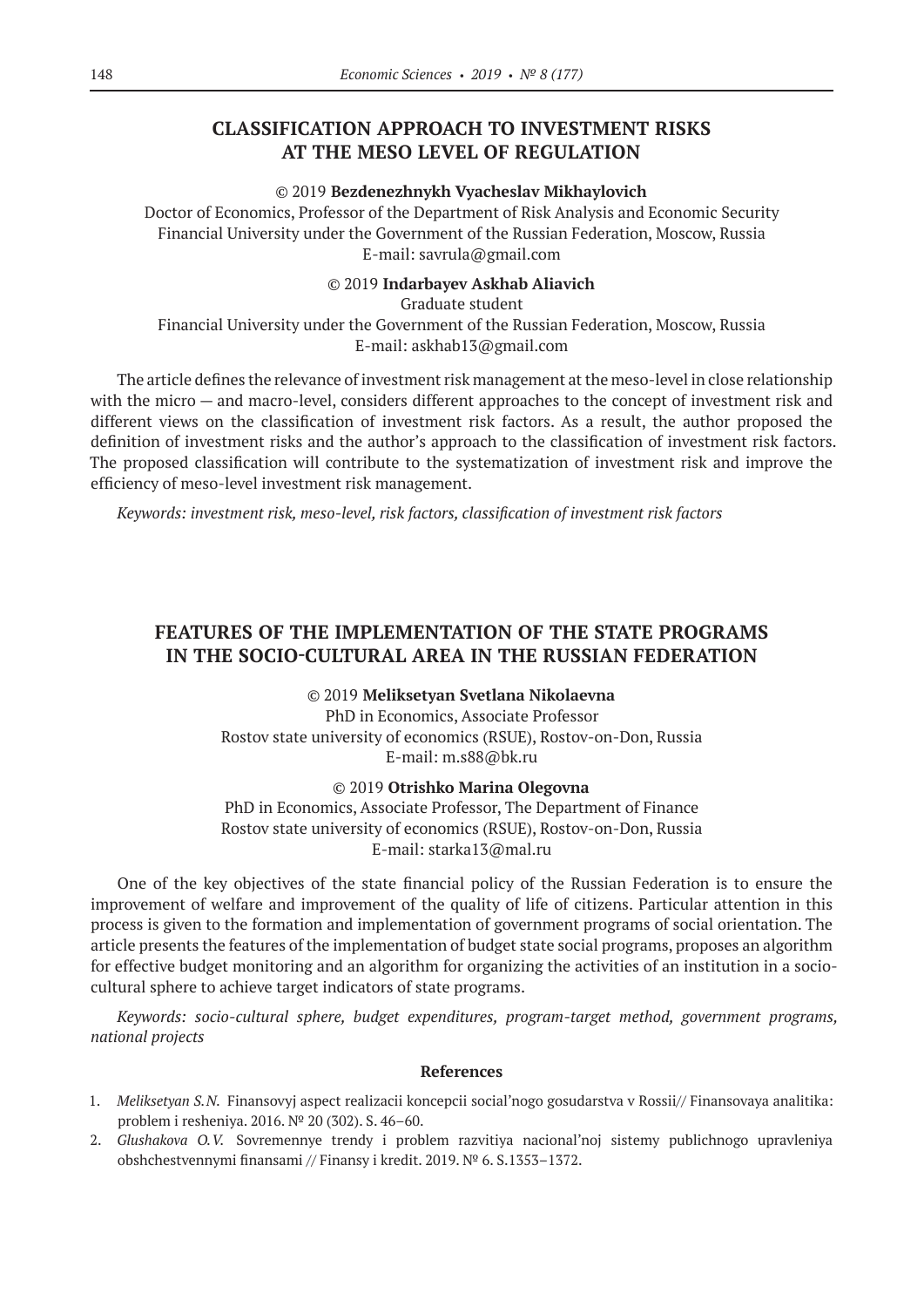- 3. *T.F. Romanova, O.V. Andreeva, M.O.* Otrishko, A.V. *Maksimov* Contemporary Challenges of State's Financial Policy in the Social Sphere // European Research Studies Journal, Volume XXI, Special Issue 1, 387–396, 2018
- 4. *Gajdarzhi S.I., Sycheva N.A.* Evolyuciya metodologii i sovremennye problem razrabotki investicionnoj sostavlyayushchej social'nyh gosudarstvennyh programm //Buhgalterskij uchet v byudzhetnyh i nekommercheskih organizaciyah. 2018. № 5 (437). S. 13–26.
- 5. *Bozieva I.A.* Finansirovanie innovacij: nacional'nye proekty i neobhodimost' novyh instrumentov // Finansy i kredit. 2019. № 5. S. 1043–1060.
- 6. Oficial'nyj sajt Pravitel'stva Rossiyskoy Federacii// URL: http://government.ru/

### **TRANSFORMATION OF INSTRUMENTS FOR SUSTAINABLE DEVELOPMENT OF THE URANIUM MINING INDUSTRY**

#### ©© 2019 **Myasoedov Sergey Alexandrovich**

Doctor of Economics, Associate Professor Academy of marketing and socially-information technologies — IMSIT, Krasnodar, Russia E-mail: myasoedov8@mail.ru

Оne of the risk factors of any economic system is the loss of stability of the system as a whole; the sustainable development of industries associated primarily with responsiveness to changing conditions of development, institutional framework, price fluctuations; until recently uranium mining industry was under the strict influence of price conjuncture, formed after the accidents at nuclear facilities in Japan; the market of uranium-bearing materials considered high-tech and highly profitable, with the greatest rate of return have products of the last stages of technological conversion of raw uranium and the impact on a company producing uranium inevitably affects the economic performance of organizations included in the technological chain of production of products containing uranium raw materials

*Keywords: the economy of the uranium mining industry, sustainable development of the uranium mining industry, tools to ensure the sustainability of the development of extractive industries*

### **WAYS TO IMPROVE THE EFFICIENCY OF FIXED ASSETS**

©© 2019 **Vakhrusheva Natalya Aleksandrovna** PhD in Economics, Associate Professor, Department of Economic Theory and Analysis, Faculty of Economics Sterlitamak branch of Bashkir State University, Ufa, Bashkortostan

The article analyzes the use of fixed assets of JSC "MK" Vityaz "for the period 2015–2017. Based on the study, recommendations are developed to increase the efficiency of use of fixed assets of JSC "MK" Vityaz "and an assessment of the appropriateness of the proposed recommendations.

*Keywords: fixed assets, renovation rate, retirement rate, renewal coefficient, depreciation rate, technical suitability ratio, active part of fixed assets, capital productivity, capital intensity, capital profitability, capital ratio.*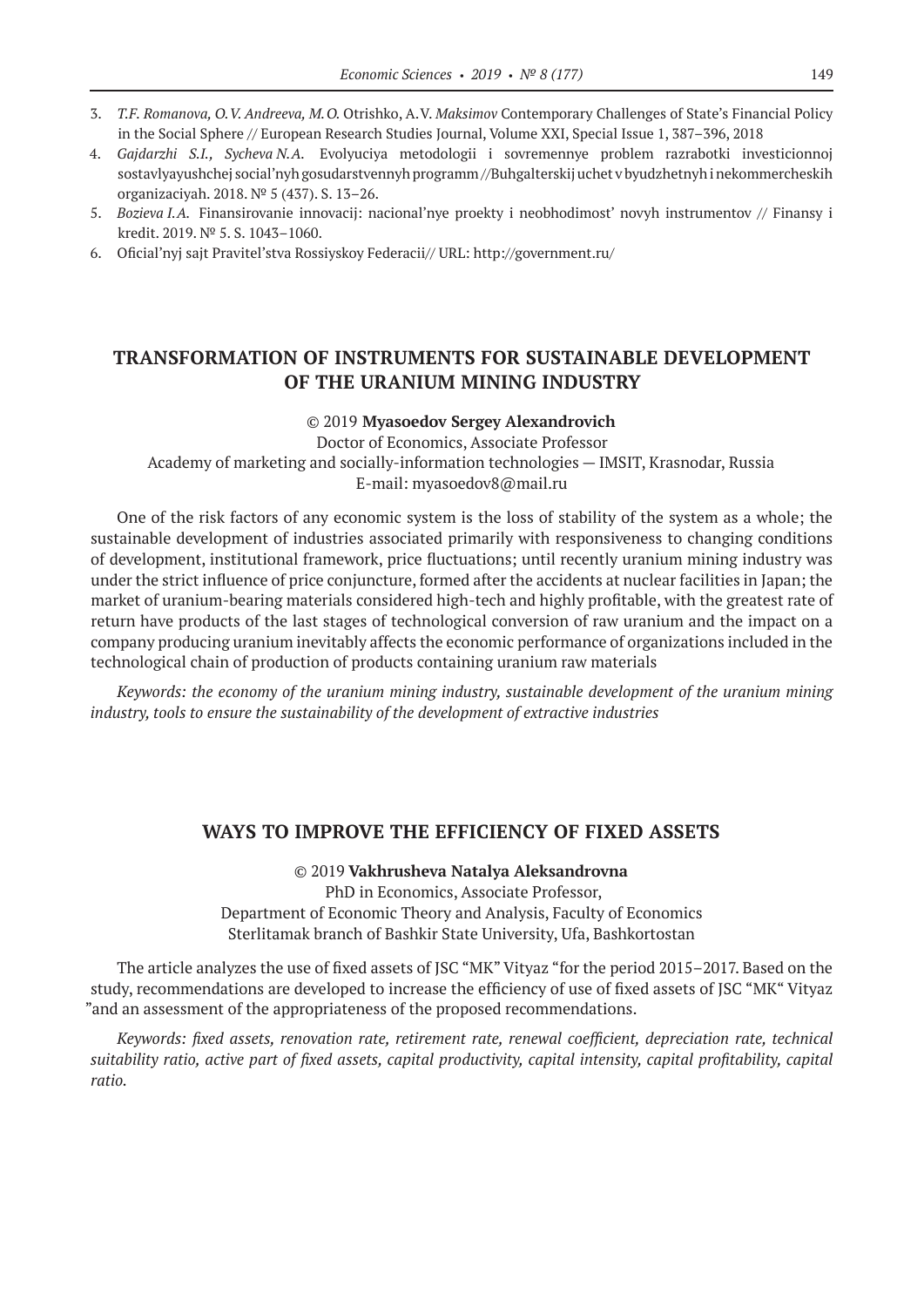# **METHODOLOGY OF FORMATION OF THE PRODUCTION MANAGEMENT SYSTEM**

### ©© 2019 **Zabelin Boris Fedorovich**

Ph.D. in Economics, Institute of Industrial Management, Economics and Trade Peter the Great St. Petersburg Polytechnic University (SPbPU), St. Petersburg, Russia E‑mail: zabelinbf@mail.ru.

©© 2019 **Konnikov Evgenii Aleksandrovich**

Institute of Industrial Management, Economics and Trade Peter the Great St. Petersburg Polytechnic University (SPbPU), St. Petersburg, Russia E‑mail: konnikov.evgeniy@gmail.com

### ©© 2019 **Nikishin Vadim Mikhailovich**

Ph.D. in Econimics, Associate Professor

Saint Petersburg Electrotechnical University «LETI», St. Petersburg, Russia

### ©© 2019 **Khatanzeysky Konstantin Kimovich**

Ph.D., The department «Advertising and public relations» Peter the Great St. Petersburg Polytechnic University (SPbPU), St. Petersburg, Russia E‑mail: hatanzkk@mail.ru

The article considers the modern concept of the formation of an effectively functioning production management system. It is noted that the production management system, occupying a central place, actively interacts through directly and indirectly with such basic systems as strategic management, forecasting the development of a company, and managing production costs. Prospects for the development of production management systems in the new era will consist in the application of more complex forms of management with the introduction of new technological and technical innovations. The basis of the new production management strategy is the idea of creating production systems operating in the innovation pipeline mode.

*Keywords: production management system, strategic management, innovation pipeline, competitiveness.*

# **THE DEVELOPMENT OF RUSSIAN OIL INDUSTRY IN THE PERIOD OF MACROECONOMIC INSTABILITY**

#### ©© 2019 **Konnikov Evgenii Aleksandrovich**

Institute of Industrial Management, Economics and Trade Peter the Great St. Petersburg Polytechnic University (SPbPU), St. Petersburg, Russia E‑mail: konnikov.evgeniy@gmail.com

©© 2019 **Konnikova Olga Anatolyevna**

St. Petersburg State University of Economics (SPbGEU), St. Petersburg, Russia E‑mail: olga.a.konnikova@gmail.com

### ©© 2019 **Zavrichko Olga Ivanovna**

Institute of Industrial Management, Economics and Trade Peter the Great St. Petersburg Polytechnic University (SPbPU), St. Petersburg, Russia E‑mail: olga.zavrichko@yandex.ru

### ©© 2019 **Zabelin Boris Fedorovich**

Ph.D. in Economics, Institute of Industrial Management, Economics and Trade Peter the Great St. Petersburg Polytechnic University (SPbPU), St. Petersburg, Russia E‑mail: zabelinbf@mail.ru.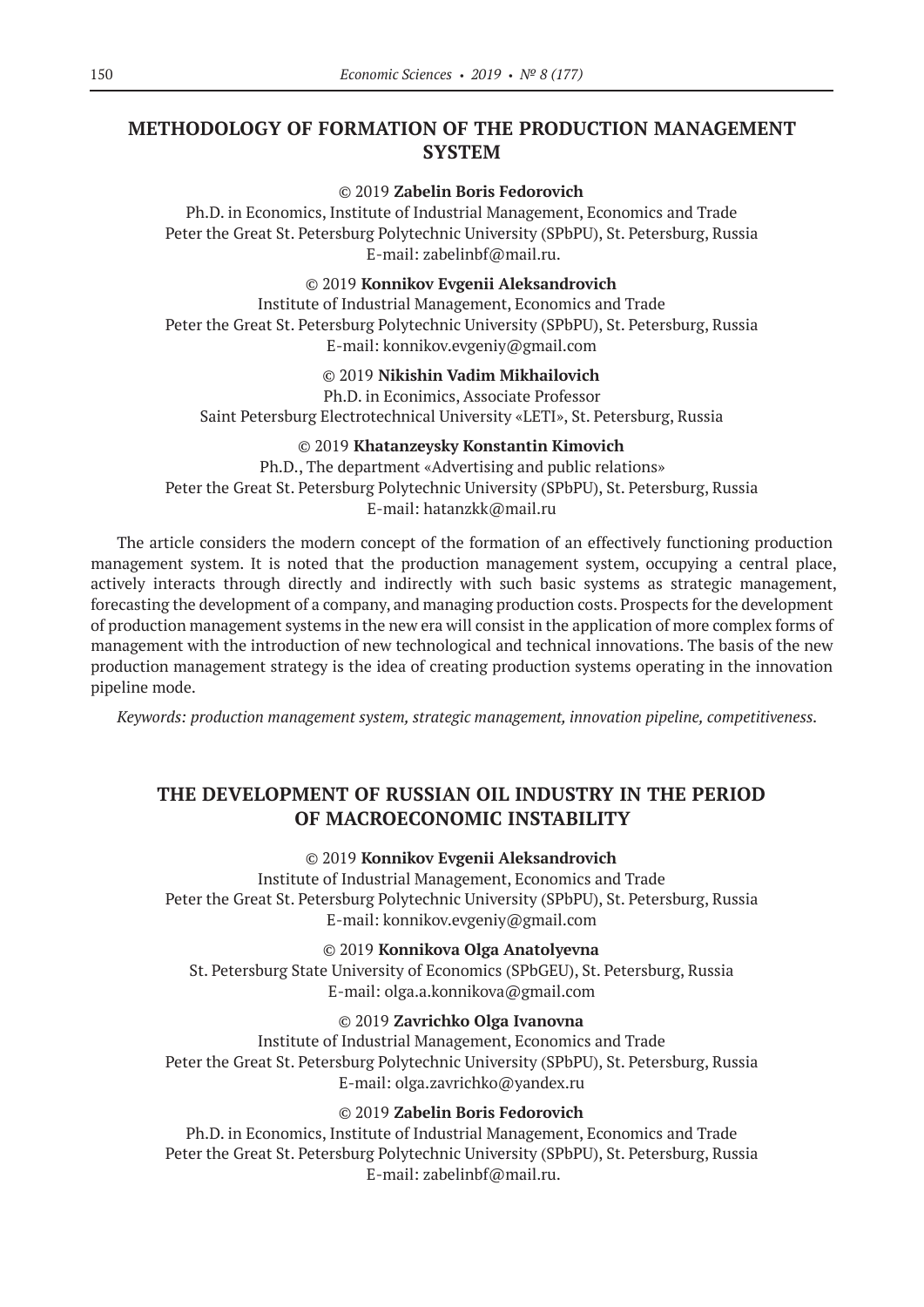The relevance of the issue chosen for the study is directly related to the specialization of Russia in the field of international trade. Within this paper authors analyze using the factor model how the volume of oil production changed in 2005–2017 and what factors influenced it, and also examine how this dynamics changed during the global crisis (2008–2009) and during the period of the imposition of sanctions against Russia (2014 — present time). Based on the analysis, the prospects for the oil industry of the Russian Federation are evaluated.

*Keywords: oil industry, Russian economy, macroeconomic instability, factor model*

# **METHODICAL APPROACHES OF MODEL ANALYSIS OF AN OPTIMIZATION OF THE COMPANY CAPITAL STRUCTURE**

#### ©© 2019 **Lysenko Julia Valentinovna**

Doctor of Economics, Associate Professor, Professor Financial University under the Government of the Russian Federation, Chelyabinsk, Russia E‑mail: lysenkoyulia@mail.ru

### ©© 2019 **Yakushev Anatoly Alekseevich**

Candidate of Technical Sciences, Associate Professor, Professor Financial University under the Government of the Russian Federation, Chelyabinsk, Russia E-mail: su-7@mail.ru

#### ©© 2019 **Lysenko Maxim Valentinovich**

Doctor of Economics, Professor South Ural State University for the Humanities and Education, Chelyabinsk, Russia E‑mail: dec\_eib@mail.ru

#### ©© 2019 **Belokonov Yuri Vladimirovich**

Senior Lecturer South Ural State University for the Humanities and Education, Chelyabinsk, Russia E‑mail: superbest@inbox.ru

This article discusses methodological approaches to developing a model for analyzing the optimization of the company's capital structure, which focuses on the concept, which includes the approach to the effective use of capital, its profitability; approach for the effective use of borrowed capital; the approach of balancing the sources of support for the enterprise.

*Keywords: model, efficiency, financial stability, concept, leverage, profitability, capital, capital intensity, profit, optimization.*

# **MORTGAGE LENDING OF COMMERCIAL REAL ESTATE BY BANKS AS A FACTOR IN THE DEVELOPMENT OF SMALL BUSINESS IN RUSSIA**

©© 2019 **Savinova Valentina Andreevna** Doctor of Economic Sciences Samara State University of Economics, Samara, Russia E‑mail: SavinovaVA@yandex.ru

©© 2019 **Borlakova Tatyana Evgenievna** Lecturer, Department of Finance and Credit Samara State University of Economics, Samara, Russia Email: borlakova@bk.ru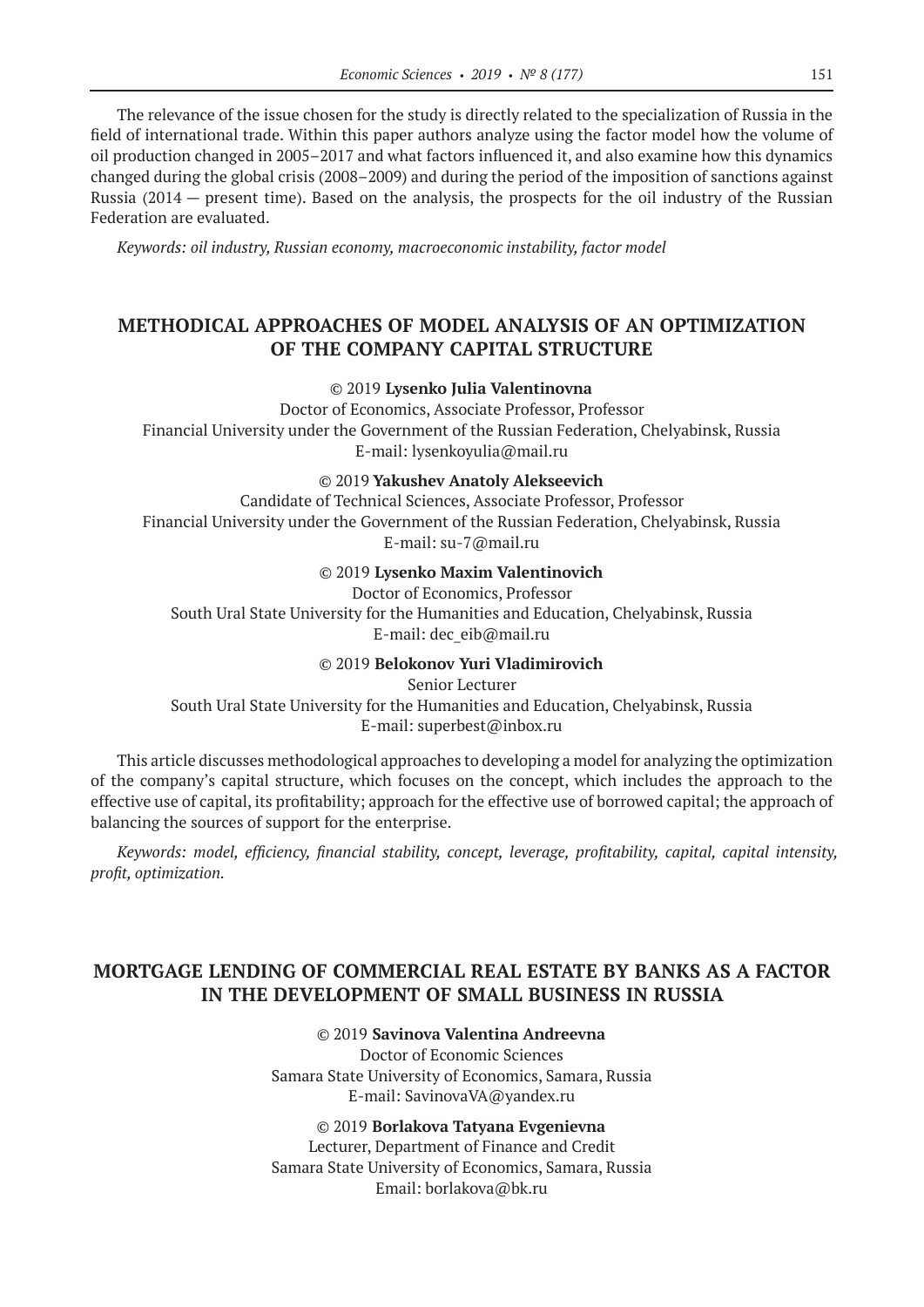The theoretical foundations of real estate mortgages, the state of development of the Russian commercial real estate market are examined, the problems of its functioning and foreign experience in the development of non-residential premises mortgages are revealed.

*Keywords: mortgage, mortgage lending, commercial real estate, small and medium-sized businesses, entrepreneurship, common lending standards.*

# **ASSESSMENT OF EFFICIENCY OF ACTIONS OF INFORMATION SECURITY ON THE PROTECTED ECONOMIC SYSTEMS WITH APPLICATION OF ARTIFICIAL NEURAL NETWORKS**

### ©© 2019 **Sklyarov Alexey Viktorovich**

candidate of engineering sciences, docent Rostov State University of Economic (RINH), Rostov-on-Don, Russia E-mail: SAV0701@mail.ru

©© 2019 **Tishchenko Evgeny Nikolaevich**

doctor of economic sciences, professor Rostov State University of Economic (RINH), Rostov-on-Don, Russia

### ©© 2019 **Yefimova Elena Vladimirovna**

candidate of economic sciences, docent Rostov State University of Economic (RINH), Rostov-on-Don, Russia

#### ©© 2019 **Zhilina Elena Victorovna**

candidate of economic sciences, docent

Rostov State University of Economic (RINH), Rostov-on-Don, Russia

Approach to the solution of a problem of assessment of efficiency of actions of information security on the protected economic systems in which is offered the artificial neural network is applied to processing of expert estimates that allows to increase significantly objectivity and accuracy of estimation and, as a result, its quality.

*Keywords: information security, efficiency, artificial neural networks.*

### **FEATURES OF STRATEGIC MARKETING IN THE SERVICE SECTOR**

©© 2019 **Sosunova Liliana Alekseevna** Doctor of Economics, Professor Samara State University of Economics, Samara, Russia E‑mail: kafedra-kl@yandex.ru

©© 2019 **Serebryakov Maxim Olegovich** Samara State University of Economics, Samara, Russia E‑mail: s89053012232@yandex.ru

Main marketing tasks and ways to solve them are indicated; The key determinants of the quality of services and their assessment, as well as the problems of increasing labor productivity in the provision of services are considered; the concept of "quality gap" is given.

*Keywords: marketing tasks, price competition, quality control, intangibility and variability, quality of service, external marketing, internal market ing.*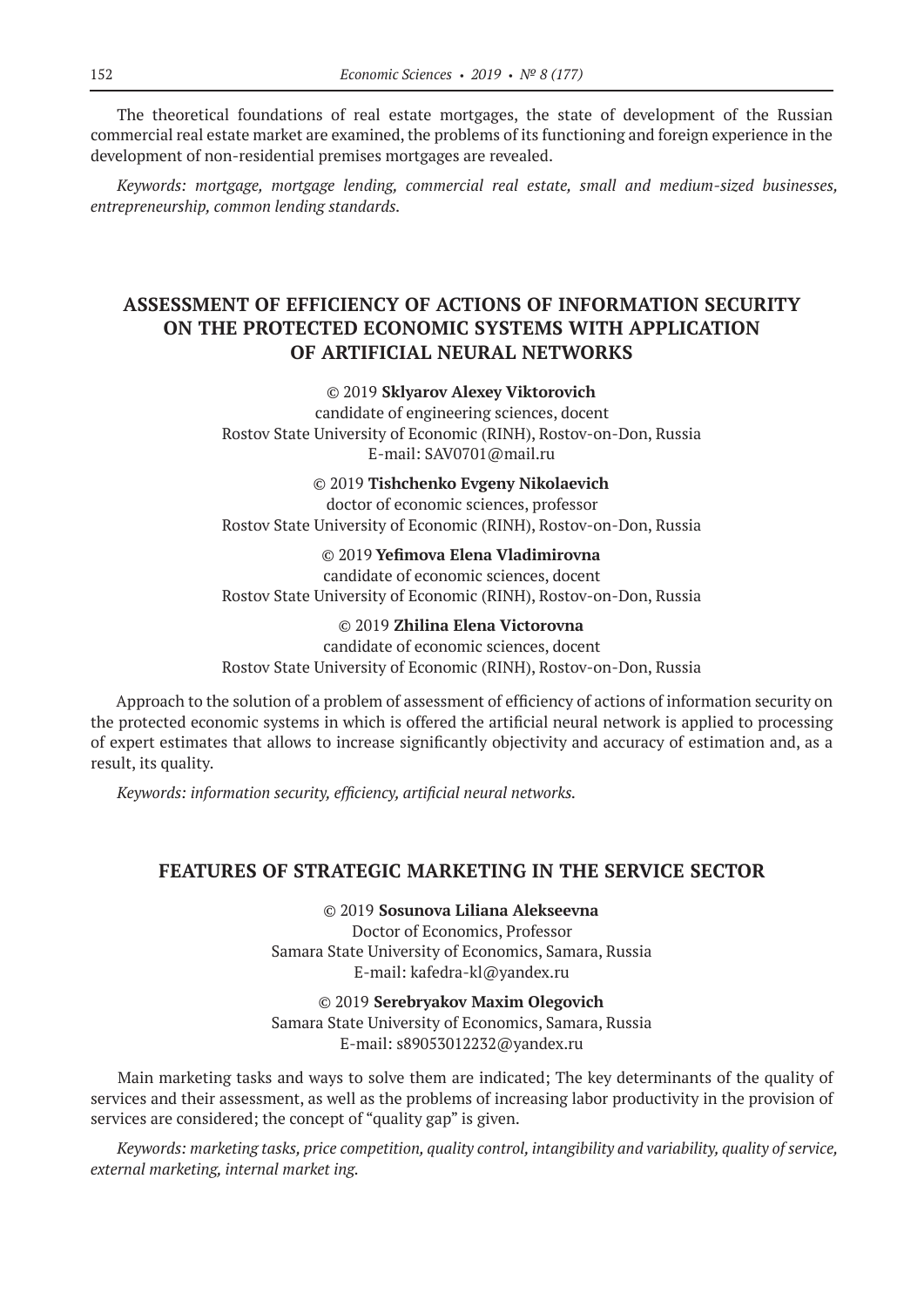### **FINANCE, MONEY CIRCULATION AND CREDIT**

### **BASIC PRINCIPLES INFLUENCING THE COST OF THE SYNERGETIC EFFECT**

### ©© 2019 **Zimin Vladislav Vladimirovich**

graduate student Financial University under the Government of the Russian Federation, Moscow, Russia E‑mail: vladislav14@rambler.ru

A merger or acquisition transaction should be based on mutually beneficial terms for both parties: both the target company and the buyer company. Determining the value of the synergetic effect in practice is quite difficult due to many factors. That is why it is necessary to identify a number of principles that affect the procedure for quantifying the value of the synergetic effect.

*Keywords: Synergetic effect, mergers and acquisitions, valuation principles, valuation, valuation.*

### **BOOK KEEPING, STATISTICS**

### **THE USE OF HYPERTEXT TECHNOLOGY IN THE ANALYSIS OF COMPLIANCE OF ORGANIZATION REPORTING WITH GRI STANDARDS**

©© 2019 **Basova Maria Mikhailovna**

candidate of science in economics Associate Professor Department of accounting, analysis and audit Financial University under the Government of the Russian Federation, Moscow, Russia E-mail: MMBasova@fa.ru

The article substantiates the expediency of the use of automation systems in the development and analysis of non-financial reporting of enterprises, which will radically change the way of viewing and perception of information, thus making it possible to quickly view and update. It is shown that reporting on sustainable development should be characterized by high compliance with the GRI STANDARDS.

*Keywords: non-financial reporting; reporting on sustainable development of the organization; hypertext technology; modular structure; stakeholders; Global Reporting Initiative; GRI STANDARDS; «Indicators of compliance of GRI with the sustainable development goals of the UN and the Russian Federation».*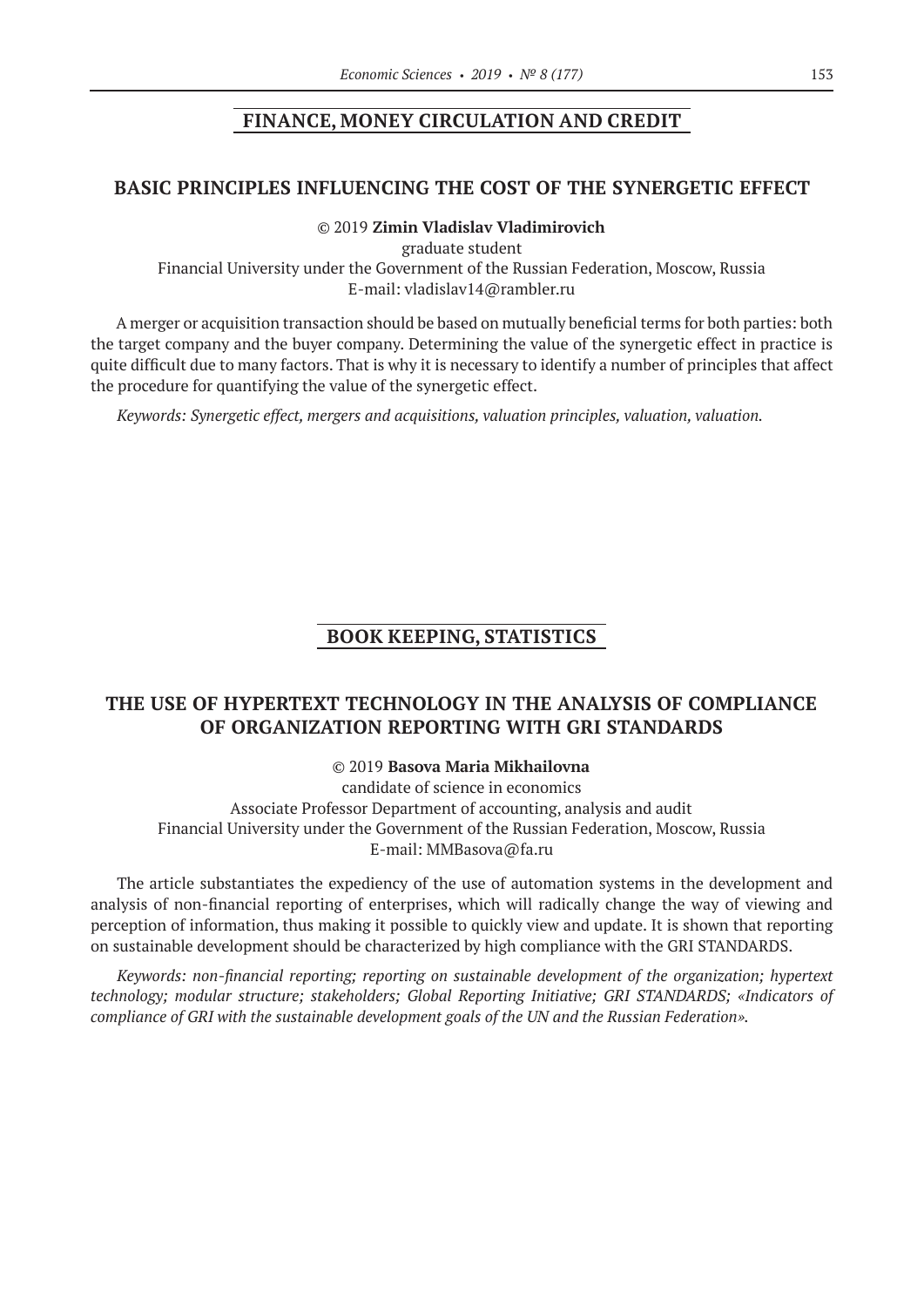### **WORLD ECONOMY**

# **INTELLECTUAL PROPERTY MARKET OF RUSSIA IN THE CONTEXT OF INTERNATIONAL AGREEMENTS**

### ©© 2019 **Mikhailov Maxim Viktorovich**

Post-graduate researcher of the World Economy Chair Plekhanov Russian University of Economics, Moscow, Russia Head of Legal Department, Sojuzpatent IP Law Firm (sojuzpatent.com), Moscow, Russia E‑mail: maxim.v.mikhailov@gmail.com ORCID0000–0002–2905–8199

Russian intellectual property market is developing and regulated under influence of relevant international agreements. Global transfer to digital economy required the modification of means of realization of such agreements This article reveals the prospects of harmonization of Russia's position and role on the international market of intellectual resources via analysis of its cooperation in traditional multilateral agreements in the WIPO system.

*Keywords: intellectual property, international patent system PCT, Madrid system, Hague system, Lisbon system*

### **INTERNATIONAL INTELLECTUAL PROPERTY MARKET ROLE IN THE WORLD ECONOMY**

### ©© 2019 **Mikhailov Maxim Viktorovich**

Post-graduate researcher of the World Economy Chair Plekhanov Russian University of Economics, Moscow, Russia Head of Legal Department, Sojuzpatent IP Law Firm (sojuzpatent.com), Moscow, Russia E‑mail: maxim.v.mikhailov@gmail.com ORCID0000–0002–2905–8199

### ©© 2019 **Zubenko Vyacheslav Vasilyevich**

Doctor of Economic Sciences, Professor, Professor of Department of World Economy and World Finance Financial University under the Government of the Russian Federation, Moscow, Russia E‑mail: VVZubenko@fa.ru ORCID0000–0003–1444–3884

In the XXI century, qualitative and quantitative significance of intellectual property in the world economy is growing every year. The article dwells on the role and position of the intellectual property market for global market, as well as the influence of the key countries, including Russia, in the international technology exchange.

*Keywords: intellectual property market, technology balance of payments, intangible assets, intellectual capital*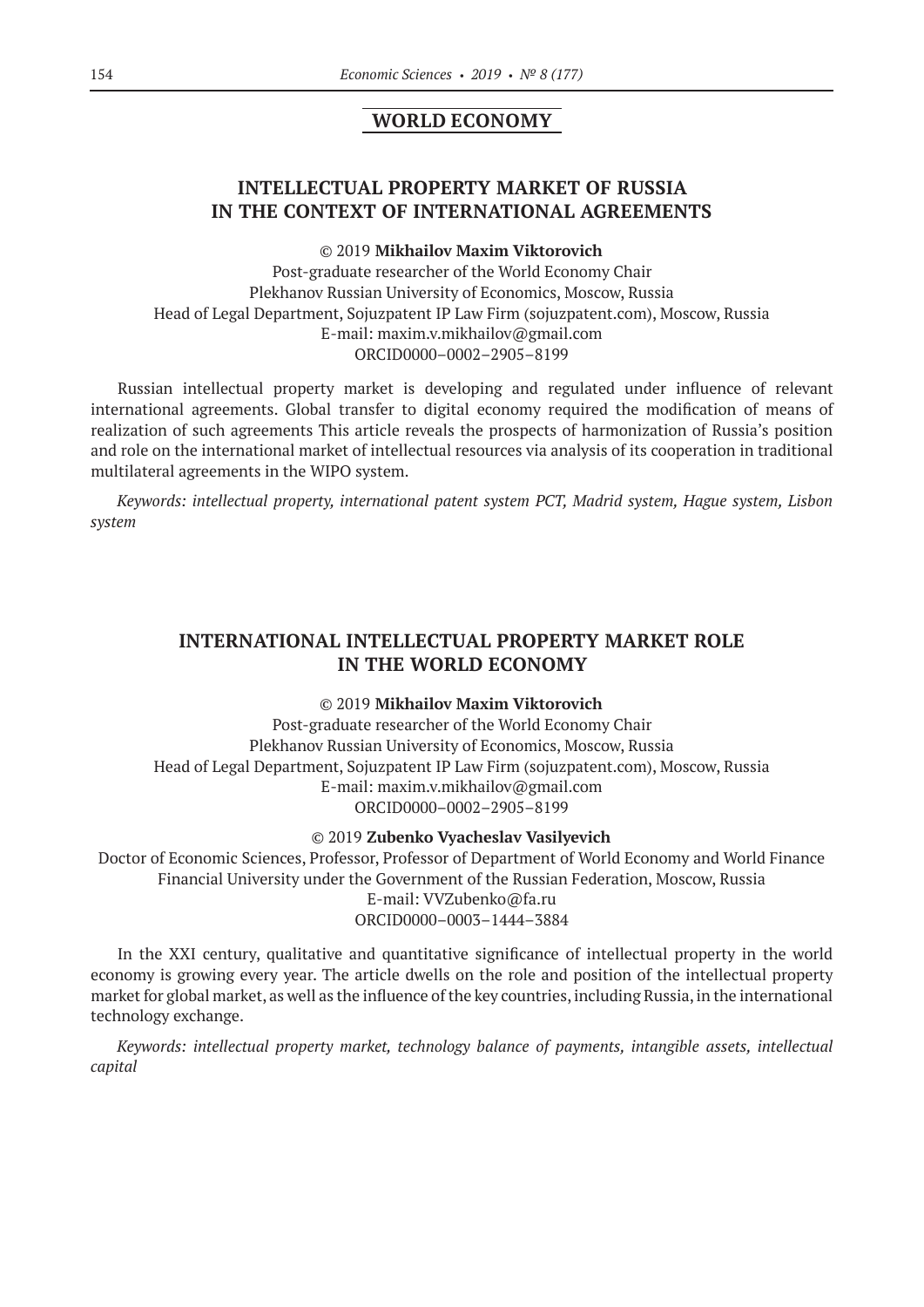# **CHANGES IN THE STRUCTURE OF RETAIL MARKET OF THE FIFTH AVENUE, NEW YORK CITY, UNDER THE IMPACT OF THE EMERGING DIGITAL ECONOMY**

©© 2019 **Tevanyan Anna Mikhaylovna** Ph.D. student Department of World Economy Diplomatic Academy of the Ministry of Foreign Affairs of the Russian Federation, Moscow, Russia E‑mail: ladyanna4@yandex.ru

The article is devoted to the study of changes in the structure of retail on Fifth Avenue in New York under the impact of the emerging digital economy. The relevance of the article is attributed to the need to analyze the closure of brick-and-mortar stores and the development of innovative clicks-to-bricks ones, as these aspects are observed with the transformation of the retail trade of Fifth Avenue. The Authors identified and analyzed the current trend of closing clicks-to-bricks stores on Fifth Avenue and considered the causes of its occurrence. Also they analyzed the economic indicators of New York City urban development that are related to retail. The Authors revealed and studied the actual changes of retail trade structure on the Fifth Avenue in terms of the emerging digital economy. And special attention is paid to the study of the development of clicks-to-bricks as innovative "hybrid formats of trade". The field of further research is defined in the study of the development of clicks-to-bricks by researchers and practitioners of the Russian market in order to prevent problems that might rise with the development of digitalization of retail.

*Keywords: retail, clicks-to-bricks, USA, Fifth Avenue, e-commerce, digitalization.*

# **THE DEVELOPMENT OF THE WORLD MILITARY-ECONOMIC RELATIONS SYSTEM AT THE BEGINNING OF THE XXI CENTURY**

#### ©© 2019 **Gilkova Olga Nikolayevna**

Ph.D. in Economics, Research Fellow of the Center for International Security Primakov National Research Institute of World Economy and International Relations (IMEMO RAS), Moscow, Russia E‑mail: olga.gilkova@yandex.ru

The article is devoted to the analysis of the world economic aspects of military-industrial complexes at the present stage. On the example of the leading NATO countries the main forms and methods of internationalization of economic activity of military-industrial complexes are considered and characterized, the most significant types of international relations in the military-economic sphere are revealed.

*Keywords: Military-industrial complex (MIC); the expansion of NATO; the total volume of military expenditures; regional military-technical and military-industrial integration; global military-political strategy; peripheral production units; product, sub-part and phased specialization; military-economic cooperation.*

- 1. Mineral'nye resursy mira. Statistika [Mineral Resources of the World. Statistics] M.: IATS "Mineral", 2008 [Moscow, IAC «Mineral», 2008].
- 2. Mirovaya torgovlya oruzhiem: dominiruyuschaya rol' SSHA rastyot, postavki oruzhiya na Blizhniy Vostok uvelichivayutsya [World Arms Trade: the Dominant Role of the United States is Growing, Arms Supplies to the Middle East are Increasing.] — Doklad Stokgol'mskogo mezhdunarodnogo institute issledovaniya problem mira (SIPRI) [Report of the Stockholm International Peace Research Institute (SIPRI)] — Rezhim dostupa [Available at] https://www.sipri.org/sites/default/files/2019–03/sipri\_at\_press\_release\_rus.pdf
- 3. Ekonomika SSHA: resursy, struktura i dinamika / pod. red. prof. V.B. Supyana. [U.S. Economy: Resources, Structure and Dynamics / edit. Prof. V.B. Soupyan] — M.: Magistr, 2014, 480 s. [Moscow, Master, 2014, 480 p.]
- 4. Defence Expenditure of NATO countries (2011–2018).— NATO Press Release Available at: https://www.nato.int/ nato\_static\_fl2014/assets/pdf/pdf\_2018\_07/20180709\_180710-pr2018–91-en.pdf